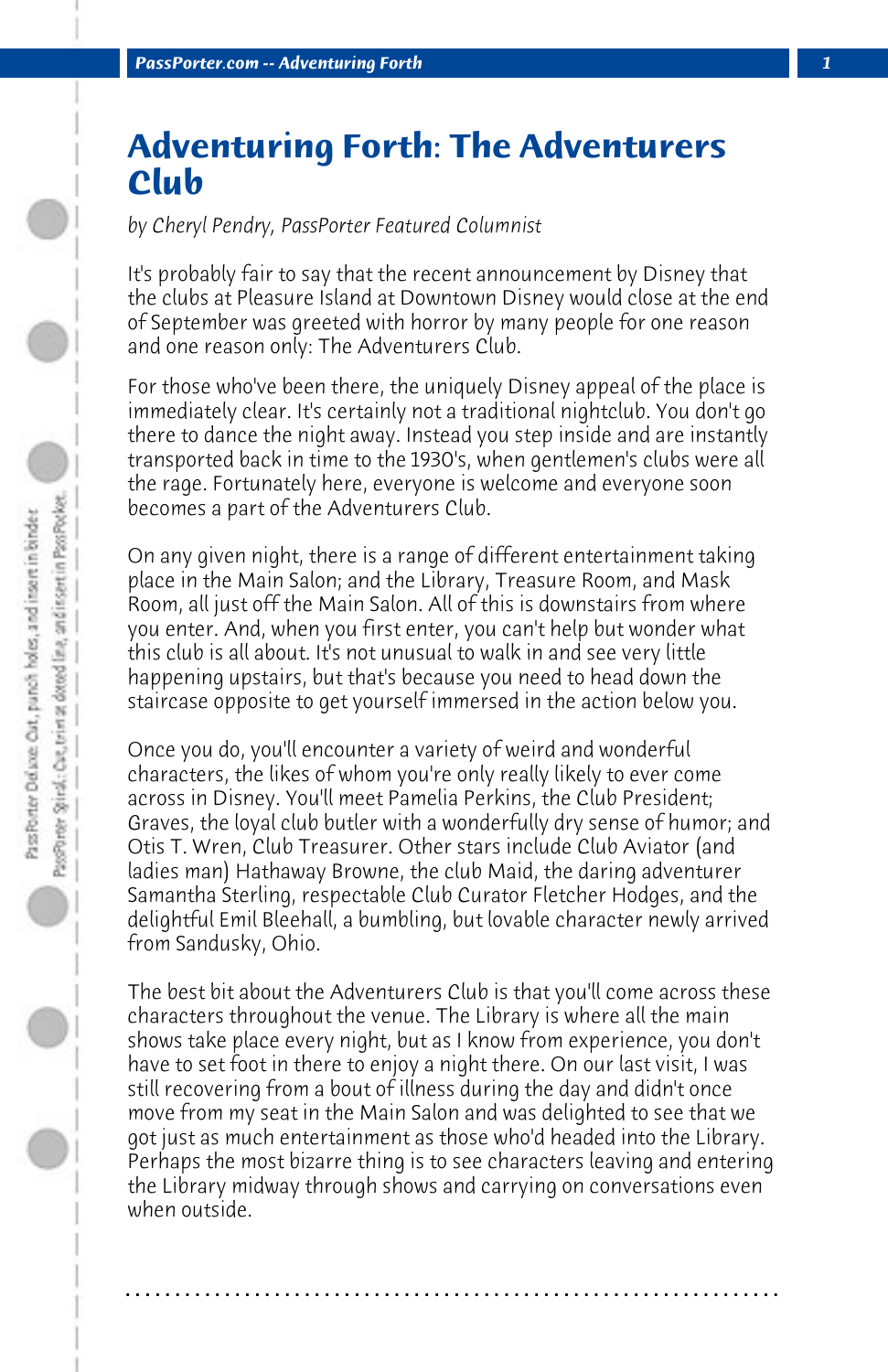The entertainers who work here are exceptionally talented and we've witnessed them on many occasions holding the attention of an audience single-handedly for a good 20 minutes, sometimes with no help from other cast members, just the audience. Everyone plays a part in a night at the Adventurers Club, even if it's just to take part in the New Member Induction Ceremony and sing the Adventurers Club song. Others may be more lucky -- or unlucky -- depending on your view and may take a more central role in shows. My husband ended up taking a starring role in one show with Samantha Sterling, and we've seen friends on stage before, all of whom have had a great time. As happens so often in Disney, they seem to know which people to pick, who won't mind being the center of attention.

As well as all the entertainment, the Adventurers Club includes a full service bar, with drinks even brought to you at your table during the shows in the Library. The one drink to try here is the Kungaloosh, the official drink of the Club. It's a rum based drink with strawberry daiquiri mix and blackberry brandy or liquor. As you can imagine, it's pretty strong!

Perhaps the best thing about the Adventurers Club is that it's the type of place that you can head to and enjoy for just an hour or two or you can linger for an entire evening. Shows tend to take place in the Library every 45 minutes or so (and each show is different than the last), but there is literally always something going on, including brief lecture/presentations in the Mask Room And Treasure Room, and often the time flies past before you've even noticed. Going there as part of a big group is definitely a bonus. We've done this several times before, particularly during MouseFest, the annual gathering of Disney fans, and have had a great time.

The Adventurers Club will remain open until Saturday, September 27, 2008, when all the clubs on Pleasure Island will sadly close for the last time. It opens every night until then at 7:00 pm and is usually open until around midnight or 1:00 am.

If you haven't been inducted as an Adventurer yet, you don't have much time left to join this unique club. There really is nothing else like it anywhere at any Disney theme park and is well worth a visit. There will be many very sad Disney fans wishing it a final "Kungaloosh!" when it closes its doors for good. I'll be one of them. All together now, "Marching along, we're Adventurers ... Singing the song of Adventurers ... Up or down, North, south, east or west, an adventurer's life is best!"

*About The Author: Cheryl and husband Mark live in England and love to travel, particularly to America. They are in the process of visiting every*

**. . . . . . . . . . . . . . . . . . . . . . . . . . . . . . . . . . . . . . . . . . . . . . . . . . . . . . . . . . . . . . . . . .**